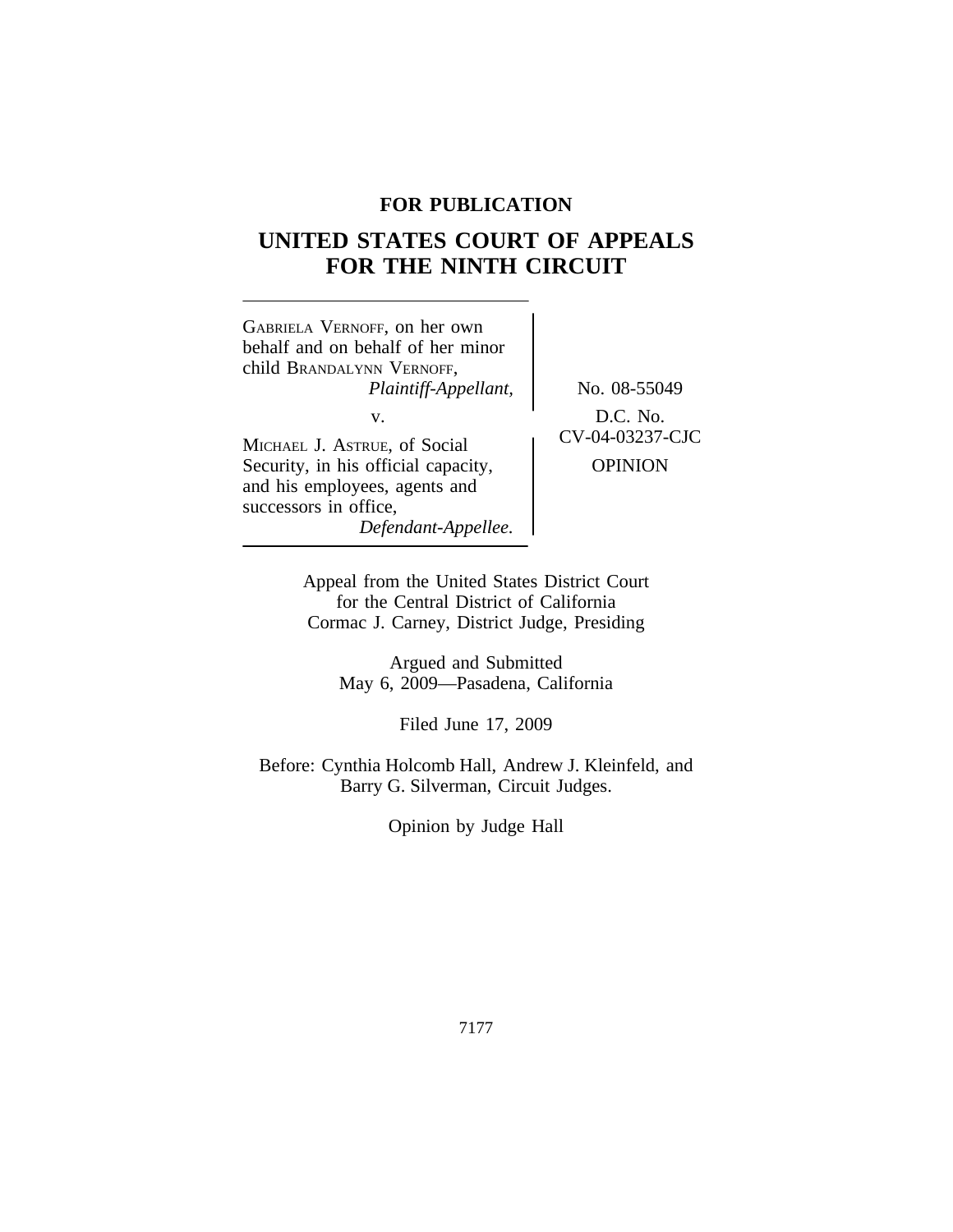### **COUNSEL**

James T. Raetz and Wallace R. Vernoff, Coulter Vernoff & Pearson, Pasadena, California, for the appellant.

Gregory G. Katsas, Assistant Attorney General, and Kelsi Brown Corkran, Attorney, Civil Division, Department of Justice, Washington, D.C. for the appellee.

## **OPINION**

HALL, Circuit Judge:

Gabriela Vernoff ("Vernoff"), on her own behalf and on behalf of her minor child Brandalynn Vernoff ("Brandalynn"), appeals the district court's summary judgment in favor of the Commissioner of the Social Security Administration's ("SSA") denial of her claim for child survivor benefits. The SSA determined that Brandalynn did not meet the eligibility requirements because she could not establish that she was dependent upon the deceased insured at the time of his death under California law, due to her posthumous conception. Vernoff also appeals the district court's denial of her claim that the SSA's exclusion of certain posthumouslyconceived children violates the Equal Protection Clause. We affirm.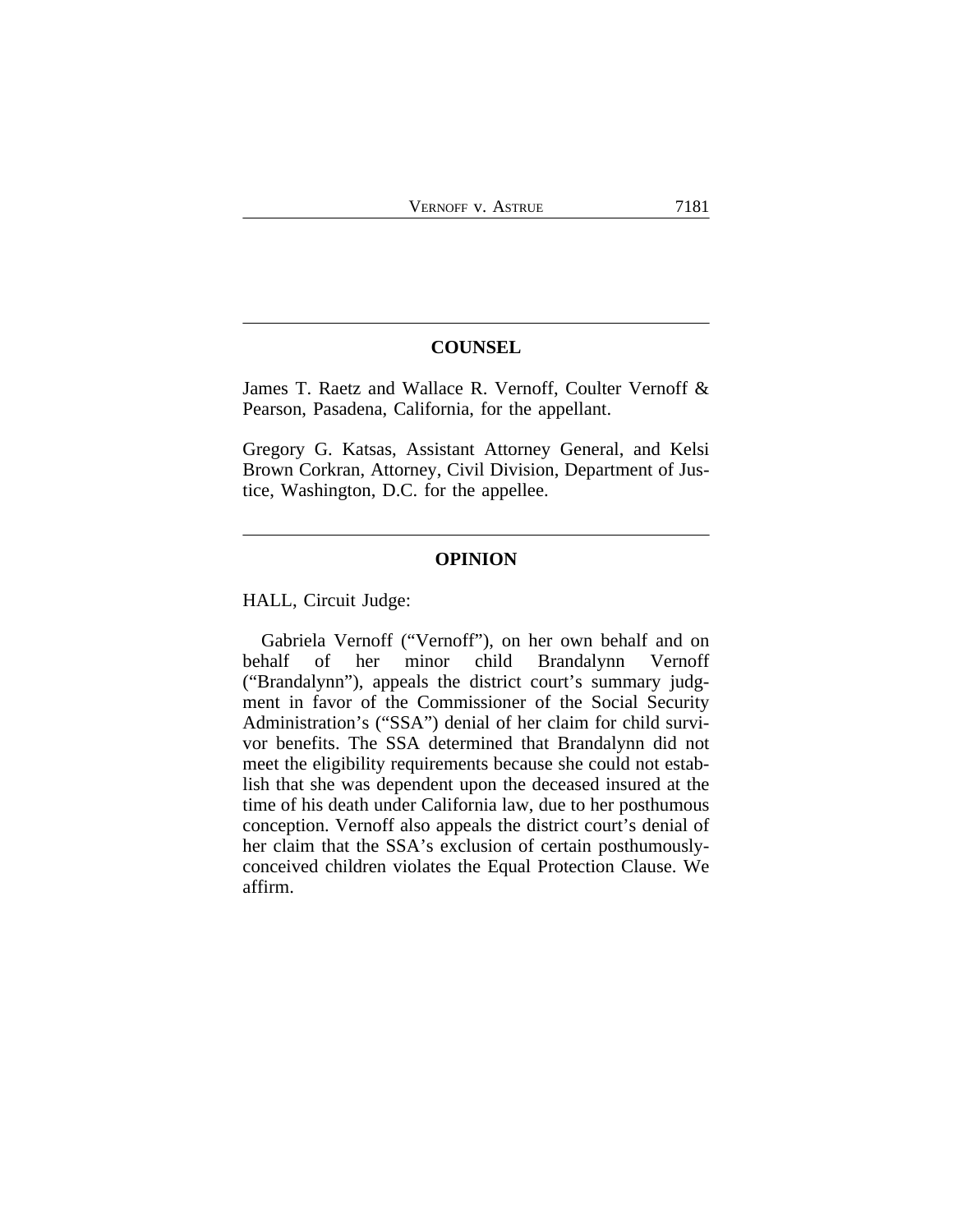## **I. Background**

Vernoff and the insured, Bruce Vernoff, were married for five years when Bruce died of accidental causes in July 1995. Shortly after his death, Vernoff directed a physician to extract five vials of Bruce's semen. The couple had no children, and there is no evidence to suggest that Bruce consented to the procedure or had ever contemplated having a child postmortem. In June 1998, Vernoff underwent in vitro fertilization using Bruce's sperm and Brandalynn was born March 17, 1999.

In October 1999, Vernoff filed her initial claim for child survivor benefits with the Social Security Administration, on behalf of both Brandalynn and herself, as the mother of a surviving child. Her claim was denied both by the SSA and on appeal before an Administrative Law Judge ("ALJ") before she appealed to the district court. While her appeal was pending, this court decided *Gillett-Netting v. Barnhart*, 371 F.3d 593 (9th Cir. 2004), and the SSA subsequently issued an Acquiescence Ruling to the decision on September 22, 2005. *See* Social Security Acquiescence Ruling 05-1(9) ("SSAR"), 70 Fed. Reg. 55,656 (Sept. 22, 2005). The district court remanded the case to the SSA for further proceedings in light of the two decisions. The SSA reaffirmed its final decision in December 2006, and the district court affirmed the decision in 2007.

## **II. Standard of Review**

We review de novo the district court's decision to uphold the SSA's denial of benefits. *See Mayes v. Massanari*, 276 F.3d 453, 458-59 (9th Cir. 2001). The agency's final decision denying benefits must be affirmed unless the findings are based on legal error or are unsupported by substantial evidence. *Id.* "Considerable weight" must be given to the construction of the Act adopted by the Commissioner of the SSA, who has statutory authority to interpret and enforce the Social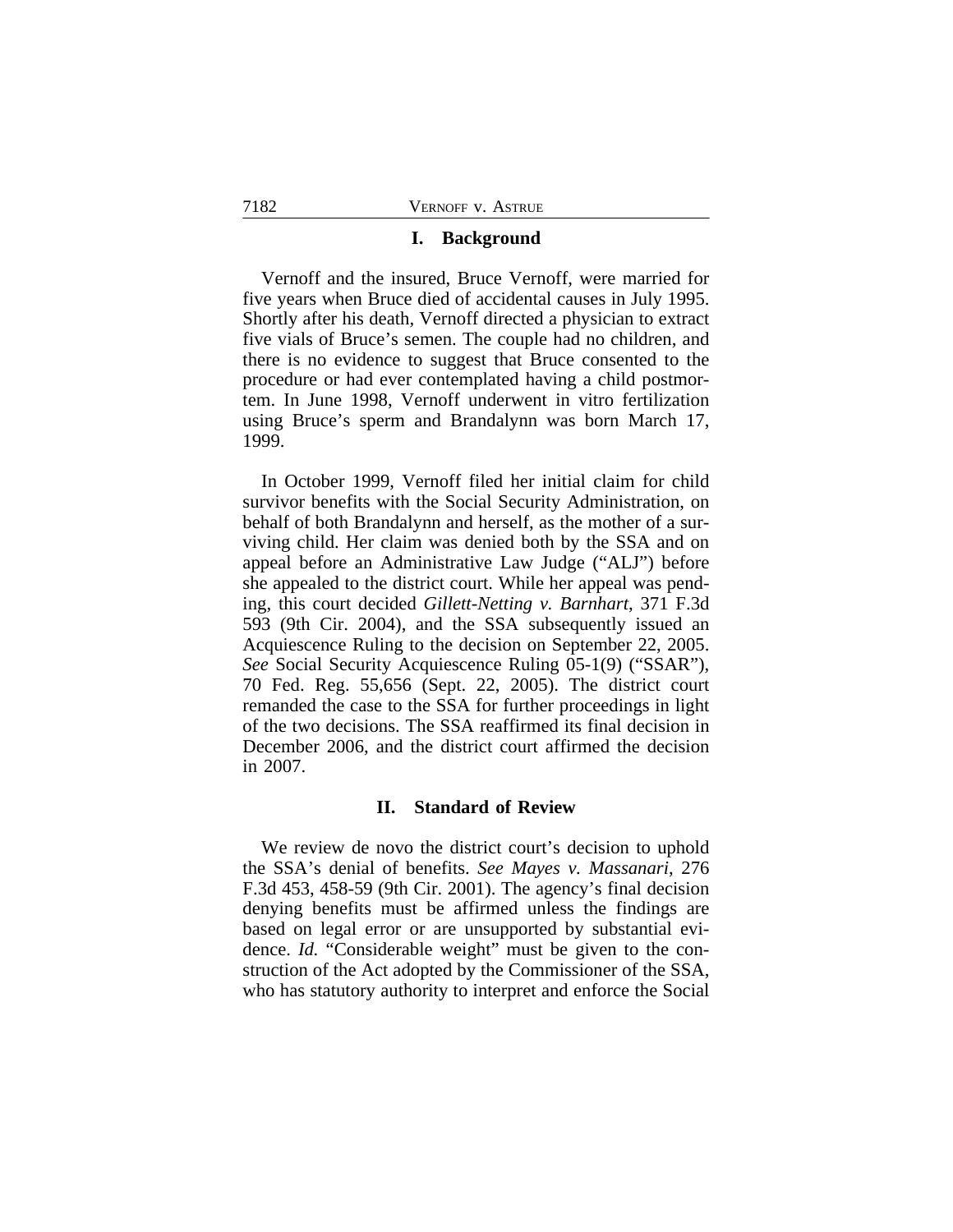| VERNOFF V. ASTRUE<br>7183 |
|---------------------------|
|---------------------------|

Security Act ("Act") under 42 U.S.C. § 405(a). *See Das v. Dep't of Health & Human Servs.*, 17 F.3d 1250, 1254 (9th Cir. 1994).

#### **III. Discussion**

#### **1. The** *Gillett-Netting* **Decision**

In *Gillett-Netting*, we contemplated the Act's application to posthumously-conceived children for the first time. The case centered around twins conceived 10 months after their father's passing. *Gillett-Netting*, 371 F.3d at 595. Their father, Netting, delayed cancer treatment in order to deposit semen for later use by his wife. *Id.* at 594. Before he died, he confirmed that he wanted his wife to have their child using his frozen sperm. *Id.* at 595.

**[1]** We first noted that to receive benefits under the Act, a claimant must show that: (1) he or she is a "child," under the Act; and (2) he or she "was dependent on the insured wage earner at the time of his death." *Id.* at 596 (citing 42 U.S.C.  $§$  402(d)(1)). We then interpreted the word "child," for purposes of 42 U.S.C. § 416(e), "to mean the natural, or biological, child of the insured." *Id.* In doing so, this court held that, contrary to the SSA's interpretation, a child did not also have to satisfy the terms of  $\S 416(h)(2)$ , (3) (demonstrating right to take through intestacy laws of the State and other means of establishing paternity) where parentage was not disputed. *Id.* at 596-97.

We next examined the dependency requirement of § 402(d). The Act does not require proof of actual dependency for those children that are deemed dependent, through a determination either that they are the legitimate child of the insured under state law or a deemed legitimate child through compliance with  $\S$  416(h). *See*  $\S$  402(d)(3).<sup>1</sup> Applying Ari-

<sup>&</sup>lt;sup>1</sup>Section  $402(d)(3)$  reads as follows:

A child shall be deemed dependent upon his father . . . at the time . . .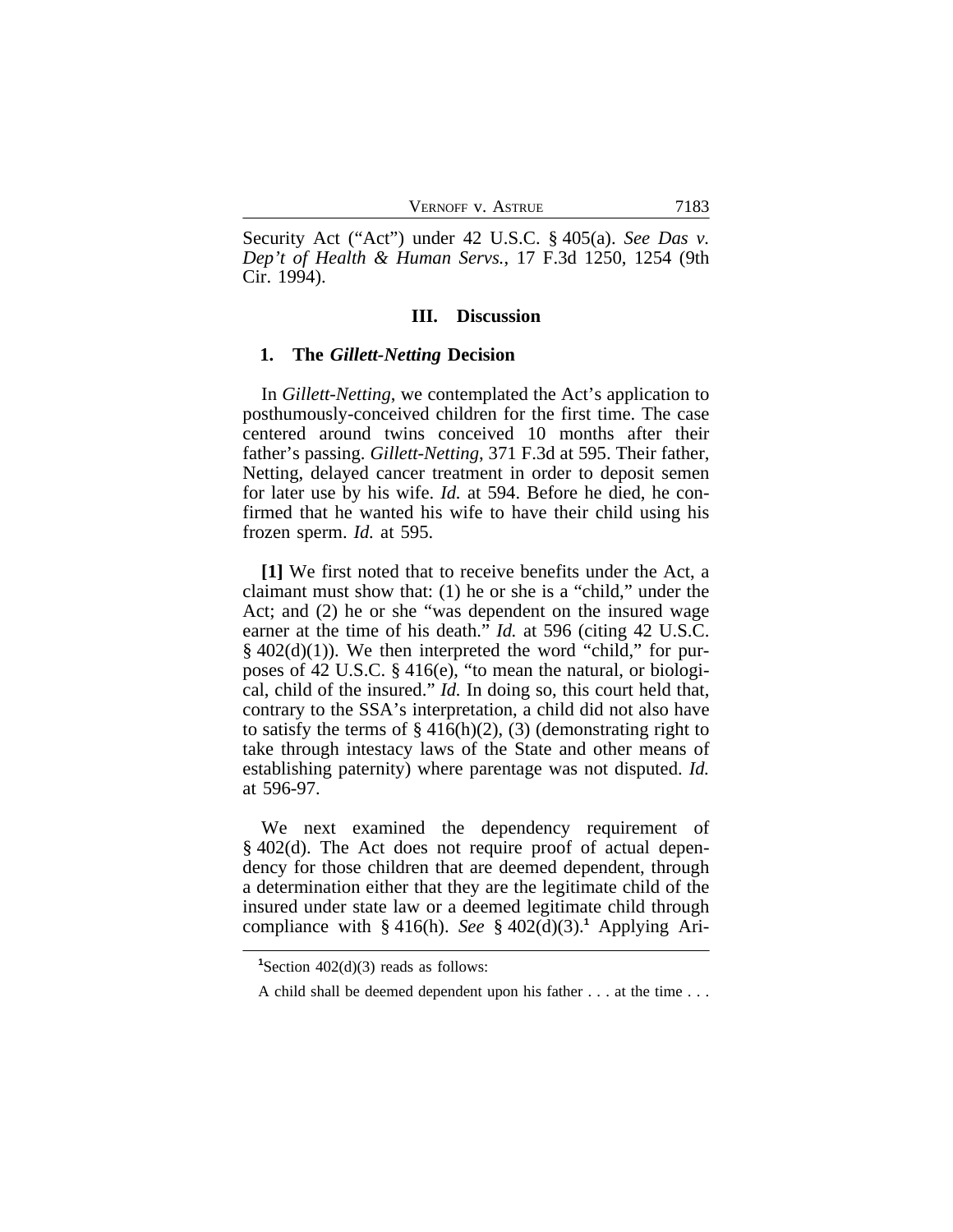zona law, we held that the twins were the deemed dependents of Netting because they were his legitimate children under state law, which recognizes "[e]very child [as] the legitimate child of its natural parents." *Gillette-Netting*, 371 F.3d at 598 (quoting Ariz. Rev. Stat. § 8-601). Netting was the "natural parent" of the twins, in turn, as the "biological father of a child born using artificial insemination" of his spouse. *Id.* at 599 (citing Ariz. Rev. Stat. § 25-501).**<sup>2</sup>**

#### **2. The Social Security Acquiescence Ruling**

**[2]** In the SSAR, the SSA reaffirmed its interpretation of § 416(e)—that to meet the Act's definition of "child" for purposes of § 416(e) a child must also demonstrate a sufficient connection to the insured through compliance with § 416(h)(2), (3)—but acquiesced to *Gillett-Netting*'s interpretation of § 416(e) for the Ninth Circuit only. 70 Fed. Reg. 55,657. The SSAR also reaffirmed that, in the usual circumstances, this means a "child" can only be *deemed* a legitimate child for dependency purposes, under  $\S$  402(d)(3), if she has already first complied with  $\S$  416(h)(2) and shown that she is

[of death] unless, at such time, such individual was not living with or contributing to the support of such child and —

- (A) such child is neither the legitimate nor adopted child of such individual, or
- (B) such child has been adopted by some other individual.

For purposes of this paragraph, a child deemed to be a child of a fully or currently insured individual pursuant to section  $416(h)(2)(B)$  or section  $416(h)(3)$  of this title shall be deemed to be the legitimate child of such individual.

**<sup>2</sup>**This court also specifically noted that even Arizona law would not treat every sperm donor as a "natural parent," and thus legitimate, solely by demonstrating a biological relationship to the insured. *See Gillett-Netting*, 371 F.3d at 599 n.7. In *Gillett-Netting*, the "natural parent" requirement was satisfied because the insured was the spouse of the biological mother at the time he agreed to the posthumous conception. *See* Ariz. Rev. Stat.  $§$  25-501(B).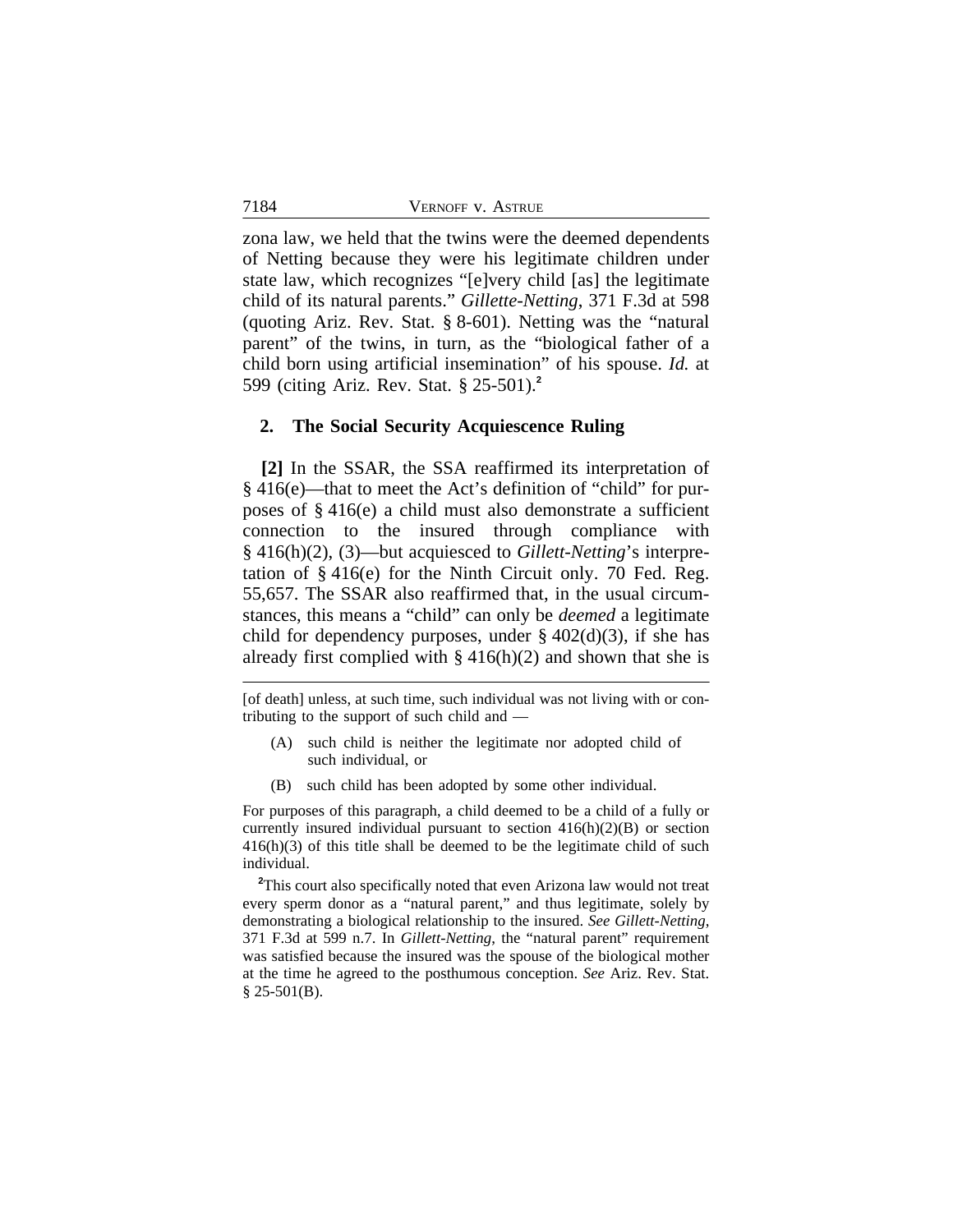able to inherit through the intestacy laws of the state of the insured's residence.**<sup>3</sup>** *Id.* The SSAR noted that in the Ninth Circuit, however, due to *Gillett-Netting*, the child must only be biologically related to the insured, and must only "be the insured's 'legitimate' child" under applicable state law to be deemed dependent for purposes of § 402(d)(3). *Id.* The SSAR further explained, however, that the legitimacy distinction has been replaced in jurisdictions within the Ninth Circuit by a system of "rights which flow between parents and their children, regardless of the parents' marital status." *Id.* In conclusion, the SSAR stated that "[a] child acquires these rights [and thus is deemed both legitimate and dependent] *if he establishes that an individual is his parent under State family law provisions*." *Id.* (emphasis added).

#### **3. Determining Parentage Under California Law**

**[3]** Though our decision in *Gillett-Netting* and the SSA's subsequent Acquiescence Ruling require Brandalynn to be considered the insured's "child" under the Act because of her biological relationship to the insured, that determination does not end our inquiry. Vernoff must also establish that Brandalynn was dependent upon the insured at the time of his death, *see* § 402(d)(1)(C)(ii), to be eligible for benefits. Brandalynn has three methods of establishing dependency under § 402(d)(3): (1) show actual dependency at the time of the insured's death; (2) satisfy the requirements in the Ninth Circuit under the SSAR and *Gillett-Netting* by establishing that the insured is her "parent" under California law provisions and that she is, therefore, deemed both legitimate and dependent; or (3) satisfy the requirements under  $\S 416(h)(2)$  by establishing that she may inherit from the insured under the intestacy laws of California, and therefore, is deemed legitimate, *see* SSAR, 70 Fed. Reg. 55,657. Vernoff cannot estab-

**<sup>3</sup>**A child can also show deemed legitimacy through compliance with § 416(h)(3), but that method is inapplicable to this case and we do not separately discuss it.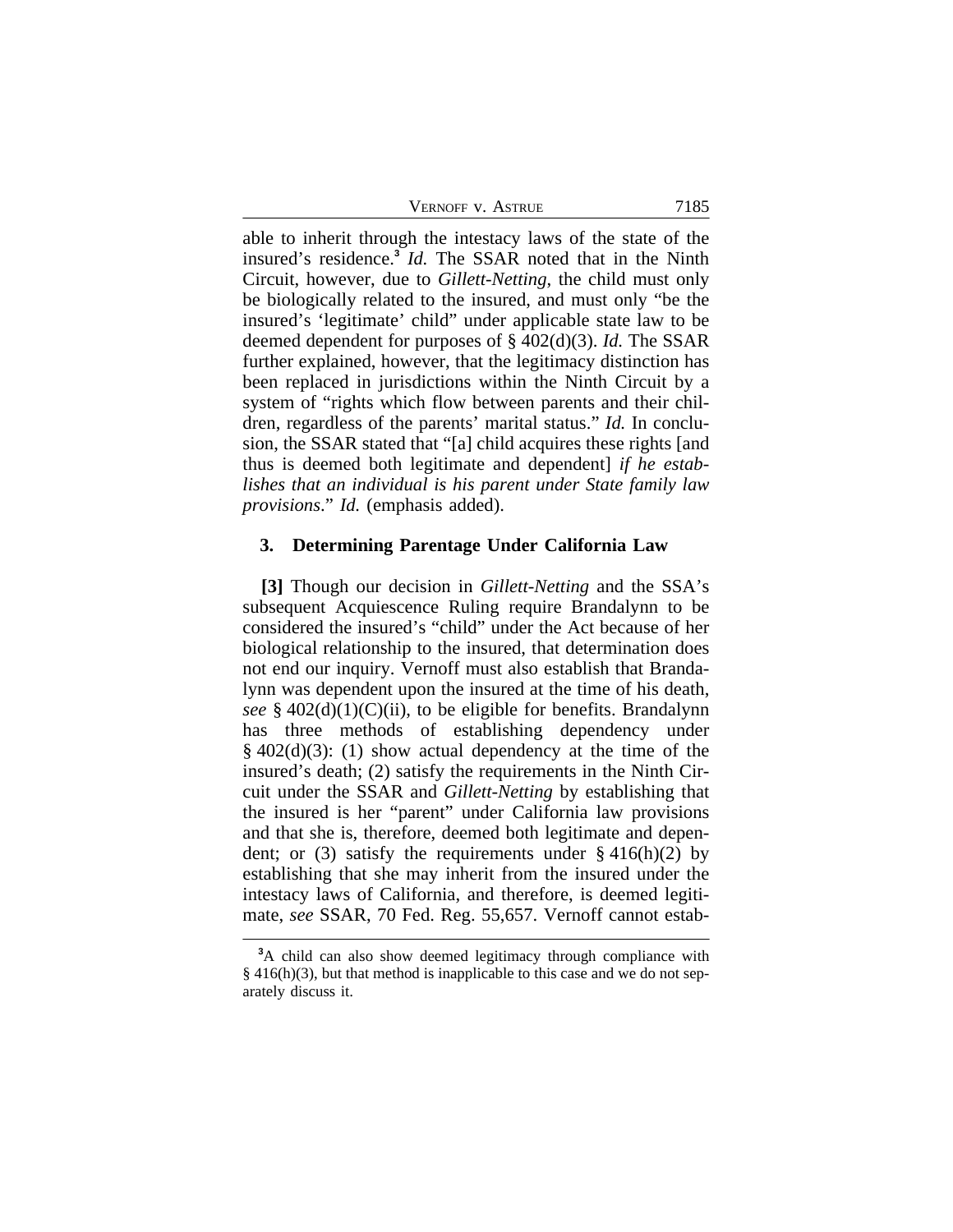lish that Brandalynn was actually dependent upon the insured at the time of his death, as Brandalynn was not yet conceived, so she must rely on the other two methods of establishing deemed dependency. We first examine whether Vernoff can establish that the insured is Brandalynn's natural father under California law.

As noted above, in *Gillett-Netting* we relied on Arizona state law, which recognizes "[e]very child [as] the legitimate child of its natural parents." 371 F.3d at 598 (quoting Ariz. Rev. Stat. § 8-601, second alteration added). The SSAR recognized that all jurisdictions within the Ninth Circuit, excepting Guam, had similarly eliminated categorization of children based upon the marital status of their parents. 70 Fed. Reg. 55,657. Therefore, following the approach taken in *Gillett-Netting*, the SSAR instead required a claimant to establish that the insured was his or her parent under State law.**<sup>4</sup>** For the court in *Gillett-Netting*, this determination was based upon Arizona's recognition of biological parenthood as sufficient to establish "natural" parenthood, particularly for the "biological father of a child born using artificial insemination" of his spouse. 371 F.3d at 599 (citing Ariz. Rev. Stat. § 25-501).

California has taken a different approach to resolving the problems posed by categorizing a child as legitimate or illegitimate. Rather than deeming every child legitimate, as Arizona has, California has instead chosen to replace the legitimacy determination with an alternate scheme "which bases parent and child rights on the existence of a parent and child relationship rather than on the marital status of the parents." *See Johnson v. Calvert*, 5 Cal. 4th 84, 88-89 (1993). A parent and child relationship can be established only between

<sup>&</sup>lt;sup>4</sup>The SSA's interpretation of legitimacy for purposes of  $\S$  402(d)(3) is entitled to deference as a "permissible construction of the statute." *See Mesa Verde Constr. Co. v. N. Cal. Dist. Council of Laborers*, 861 F.2d 1124, 1130 n.5 (9th Cir. 1988) (en banc); *see also Barnhart v. Walton*, 535 U.S. 212, 217-22 (2002).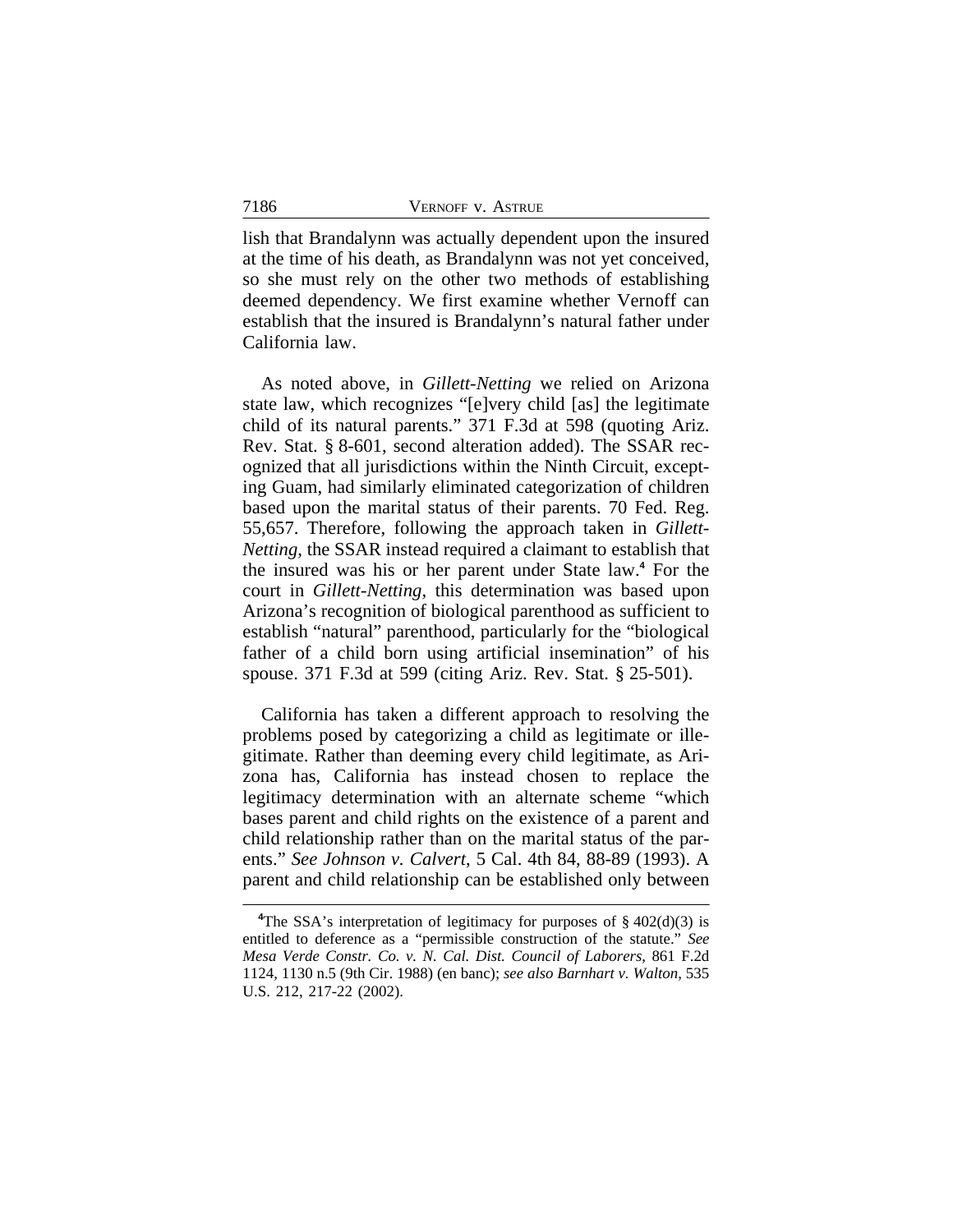a child and his natural or adoptive parent. *See* Cal. Fam. Code § 7601.

**[4]** The primary means for a father in California to acquire rights as a natural father is through application of California Family Code § 7611. That section sets out several methods by which a father is presumed to be the natural parent of a child, including, most relevant to this case, if "[h]e and the child's natural mother are or have been married to each other and the child is born during the marriage or within 300 days after the marriage is terminated by death . . . . " § 7611(a). Because the Vernoff's marriage was terminated by death, and Brandalynn was not born with 300 days of the insured's death,<sup>5</sup> the insured is not presumed to be her natural father under this provision. None of the other presumptions set forth in § 7611 are applicable either, including if a man "receives the child into his home and openly holds out the child as his natural child," § 7611(d), or presumptions concerning situations in which both parents are cohabitating and there is a question as to the biological relationship, or where there is a voluntary acknowledgment of paternity, *see* §§ 7540, *et seq.* and 7570, *et seq.***<sup>6</sup>**

**<sup>5</sup>**Vernoff argues that the allowance for a child to be born within 300 days of the husband's death already provides a presumption of natural fatherhood for posthumously-conceived children. This argument is untenable. The intent of the legislature was clearly to provide a sufficient gestational window for those children conceived prior to death, especially as posthumous conception was not a medical reality at the time the statute was passed. *See Bodell Constr. Co. v. Trs. of Cal. State Univ.*, 62 Cal. App. 4th 1508, 1516 (Ct. App. 1998) ("The legislative purpose will not be sacrificed to a literal construction of any part of the statute.").

**<sup>6</sup>**Section 7611(f), which extends the presumption of natural parent status to posthumous children conceived under conditions that satisfy the terms of § 249.5 of the California Probate Code, does not control this court's, or the SSA's determination. Pursuant to 20 C.F.R. § 404.355(b)(4), the SSA applies state law at the time of the death of the insured, unless a more favorable state law is enacted before the SSA makes a final determination on the claim. Here, § 249.5 was not effective until 2006, so need not be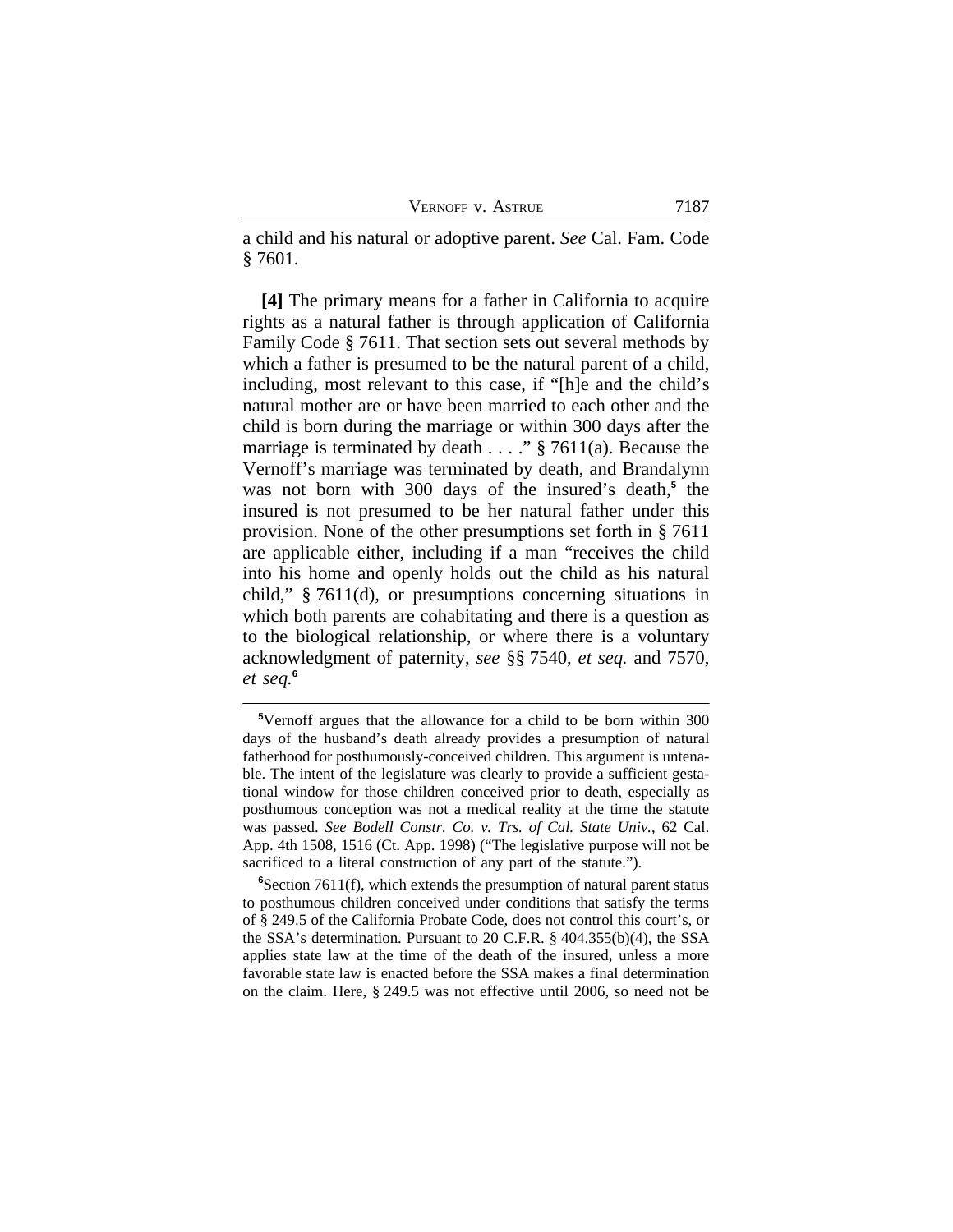**[5]** Contrary to Vernoff's assertions, California law does not equate natural parent status with biological parenthood such that a mere biological relationship is sufficient under California law to grant status as a natural parent. The California Supreme Court has noted that "[t]he paternity provisions are driven not by biological paternity, but by the state's interest in the welfare of the child and the integrity of the family." *Elisa B. v. Superior Ct.*, 37 Cal. 4th 108, 121-22 (2005) (quoting *In re Salvador M.*, 111 Cal. App. 4th 1353, 1357-58 (Ct. App. 2003)); *see also In re T.R.*, 132 Cal. App. 4th 1202, 1209 (Ct. App. 2005) ("A biological father can be a presumed father, but is not necessarily one; and a presumed father can be a biological father, but is not necessarily one.").

This concept is illustrated by an examination of California's Family Code and family law decisions. The presumed natural father section itself does not mention nor require a biological relationship between the father and the child. *See* § 7611. Moreover, while § 7612 of the California Family Code allows the presumption of § 7611 to be rebutted with biological evidence, the rebuttal is only permissive, not required, and is only permitted where the biological relationship (or lack thereof) is demonstrated by clear and convincing evidence. *See Elisa B.*, 37 Cal. 4th at 125 (refusing to rebut the presumption of natural parenthood for non-biological lesbian mother following termination of the relationship with the biological mother). Furthermore, and analogously, § 7613 of the California Family Code deems the husband who has consented to his wife's artificial insemination by another man's biological gamete, to be the "natural" parent. Section 7611.5

considered unless it is favorable to Vernoff. That provision expressly requires both that the decedent specify, in writing, that his or her genetic material can be used for posthumous conception, § 249.5(a), and that the resulting child is in utero within two years of the decedent's death, § 249.5(c). *See infra* n.8. Because Vernoff satisfies neither requirement, § 7611(f) and § 249.5 cannot be used to establish the insured as Brandalynn's natural father.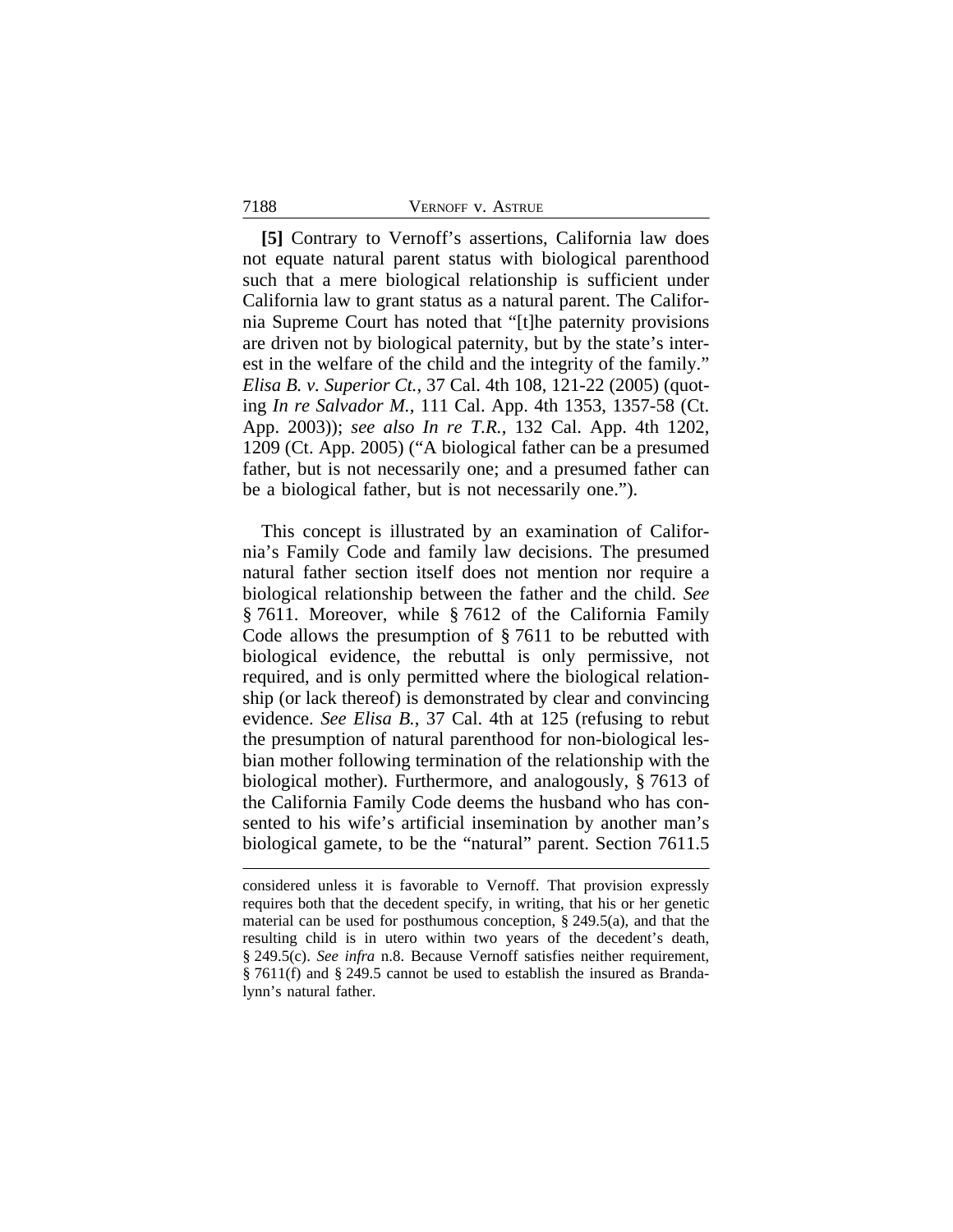| VERNOFF V. ASTRUE | 7189 |
|-------------------|------|
|-------------------|------|

of the Family Code, too, does not rely on biological parenthood alone, as that section precludes rapists from acquiring natural father status. Moreover, in *In re Jerry P.*, 95 Cal. App. 4th 793 (Ct. App. 2002), a case Vernoff cites to for the importance of biological parenthood, the court protected presumed natural parent rights for a man who was not biologically related to his son, observing that "[a]s adults we must not forget what every child knows—the parent-child relationship is not spun from DNA." *Id.* at 817.

**[6]** While Vernoff is correct in asserting that § 7611 is not the *exclusive* means of determining natural parent status, *see, e.g.*, § 7613 (consenting husband natural father of child conceived through artificial insemination of his wife), Vernoff has failed to establish that the insured qualifies as Brandalynn's natural father under *any* California Family Code provision.

**[7]** California Family Code § 7630(c), which allows Vernoff to initiate a court action to establish paternity where there is no presumed father or the presumed father is deceased, is of little help to her. In any paternity action, a California state court would apply the same Family Code provisions to determine who is Brandalynn's natural father. None of those provisions contemplate this situation. The most analogous provision, § 7613(b), excludes a sperm donor from status as a natural father. Section 7613(a) allows a husband to instead be treated as the natural father following artificial insemination of his wife, but only if he specifically consents to the artificial insemination. Consent is lacking here. Section 7630(f) also allows for a paternity suit to be filed in cases of artificial insemination, but only to enforce the intent expressed in the assisted reproduction agreement. Here, there is no agreement, or even evidence of the insured's consent or intent.

**[8]** The courts' reliance on the decedent's consent to the posthumous conception, as a basis for establishing natural parenthood, was central to the holdings in both *Gillett-Netting*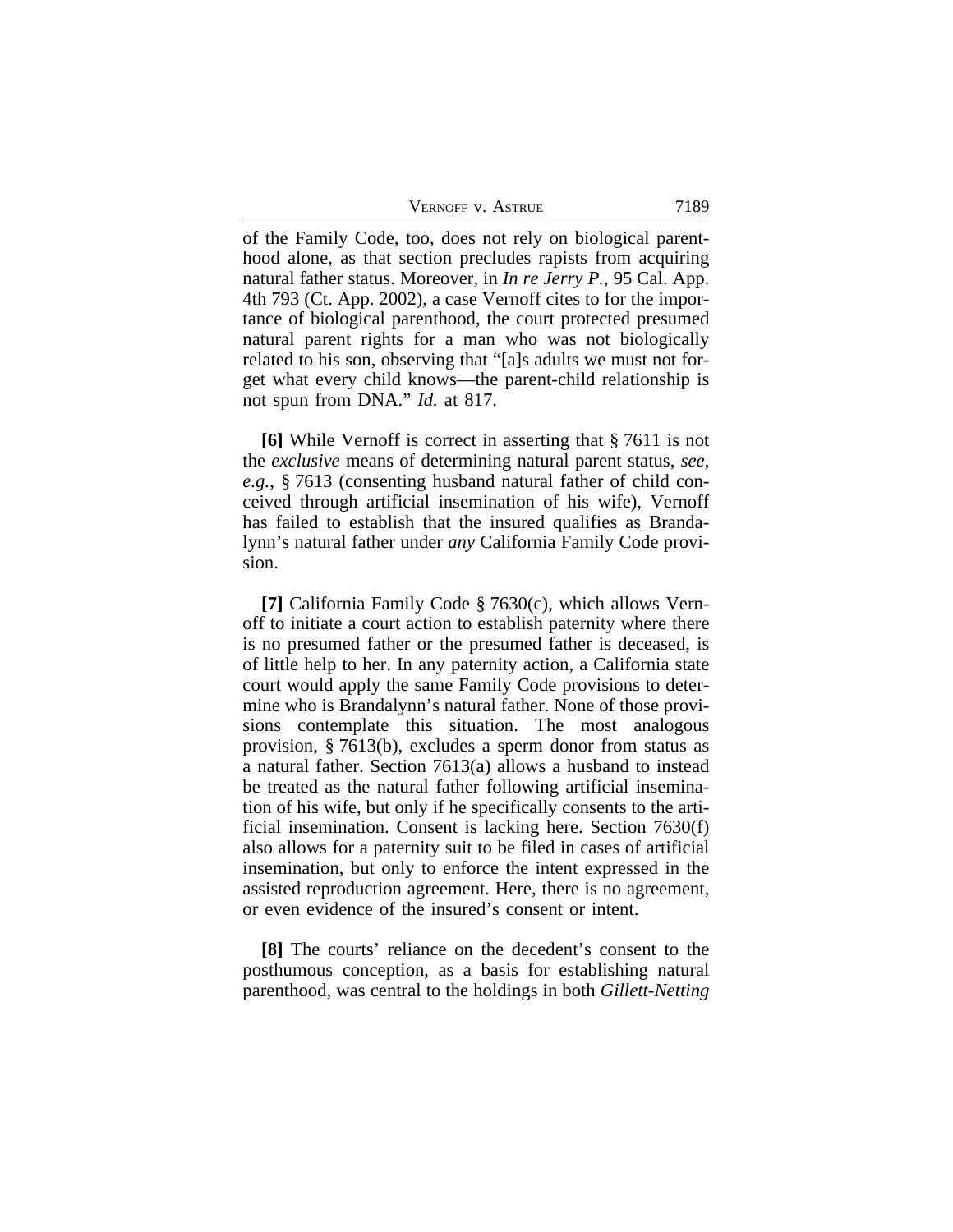and in *Woodward v. Commissioner of Social Security*, 435 Mass. 536, 760 N.E.2d 257 (2002), a case cited by both *Gillett-Netting* and Vernoff. *See Woodward*, 435 Mass. at 553 (noting "inadequacy of a rule that would make the mere genetic tie of the decedent to any posthumously conceived child" sufficient to establish the decedent as the legal father of any resulting child). Consent, in turn, demonstrates a willingness to support the child and an intent to create the child. In *Gillett-Netting*, the court determined that the insured was the natural parent under Arizona law because he was married to the children's biological mother at the time he consented to the posthumous conception. *See Gillett-Netting*, 371 F.3d at 599; *see also* Ariz. Rev. Stat. § 25-501(B). Both an intent to create and a willingness to support a child are relied upon regularly by California courts in determining whether an alleged parent should be considered a natural parent. *See, e.g.*, *Elisa B.*, 37 Cal. 4th at 125 (applying § 7611 presumption to lesbian, non-biological, mother "because she actively participated in causing the children to be conceived with the understanding that she would raise the children as her own together with the birth mother"); *In re Jerry P.*, 95 Cal. App. 4th at 817 (protecting natural parent rights of non-biological parent who was "indisputably ready, willing, and able to exercise the full measure of his parental responsibilities"); *In re T.R.*, 132 Cal. App. 4th at 1209-1210; *see also* Cal. Fam. Code §§ 7613, 7630(f).

**[9]** Vernoff has not persuasively argued that she would prevail in any suit filed under § 7630(c), based only upon the undisputed biological relationship between the insured and Brandalynn.**<sup>7</sup>** She has not provided any evidence of consent to the conception by the insured or his willingness to support

<sup>&</sup>lt;sup>7</sup>Moreover, 20 C.F.R.  $\S$  404.355(a)(3) requires that a paternity court order must be issued prior to the insured's death. While  $\S$  404.355(a)(4) allows a claimant to overcome this deficiency through other persuasive evidence of natural parenthood, it also requires the claimant to show actual dependency, which Brandalynn cannot do.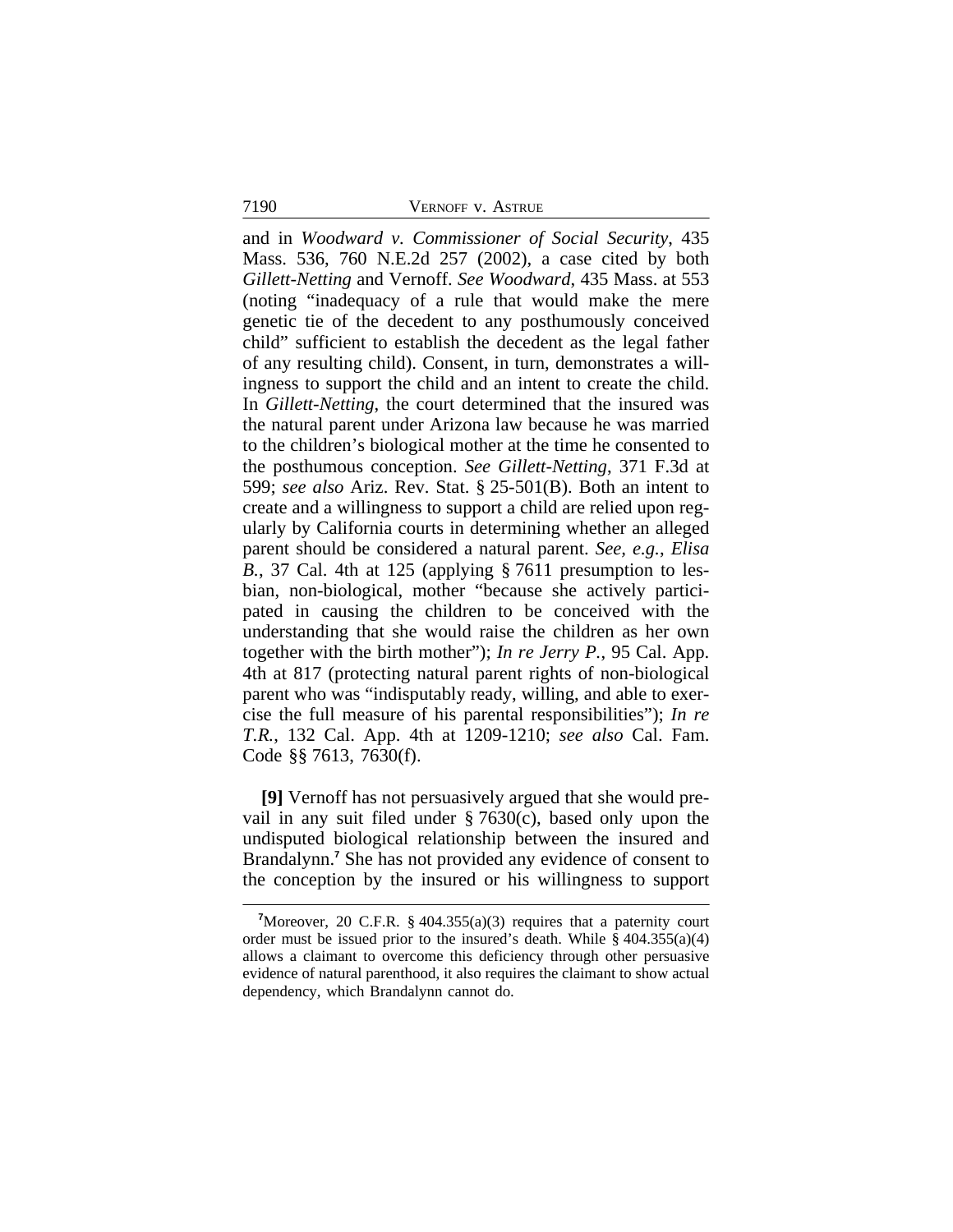Brandalynn, as the biological mother was able to do in *Gillett-Netting*. Therefore, Brandalynn does not fall under the Ninth Circuit's ruling in *Gillett-Netting* and the subsequent SSAR, and is not deemed to be the insured's legitimate child and deemed dependent for purposes of  $\S 402(d)(3)$ .

## **4. Determining Intestate Succession Under California Law**

Vernoff's third and final option to establish Brandalynn as the insured's deemed dependent is to establish that Brandalynn can inherit from the insured's estate pursuant to California intestacy law. *See* SSAR, 70 Fed. Reg. 55,657 (citing  $\S\S 402(d)(3)$ , 416(h)(2)). Vernoff's primary argument is that the SSA has not shown that Brandalynn is *excluded* from California's intestacy provisions. This argument misplaces the burden, which is on Brandalynn to establish her eligibility. It also misconstrues the nature of intestacy law, which excludes from inheritance any person not specifically *included*. Three primary provisions of the California Probate Code merit our consideration: §§ 6407, 6453, and 249.5.

**[10]** Under § 6407, "[r]elatives of the decedent conceived before the decedent's death but born thereafter inherit as if they had been born in the lifetime of the decedent." Vernoff attempts to construe this provision in her favor, as a provision extending rights to "posthumous children." This argument fails, however, as children *born* posthumously, but conceived before death, and posthumously-*conceived* children are not similarly situated. As we discussed in relation to California Family Code § 7611(a), *see supra* n.5, this provision neither explicitly or impliedly includes posthumously-conceived children. Section 6407 does not extend intestacy rights to posthumously-conceived children. *Cf. Finley v. Astrue*, 372 Ark. 103, 270 S.W.3d 849 (2008).

Section 6453 of the California Probate Code defines natural parents for purposes of intestacy. The primary means of estab-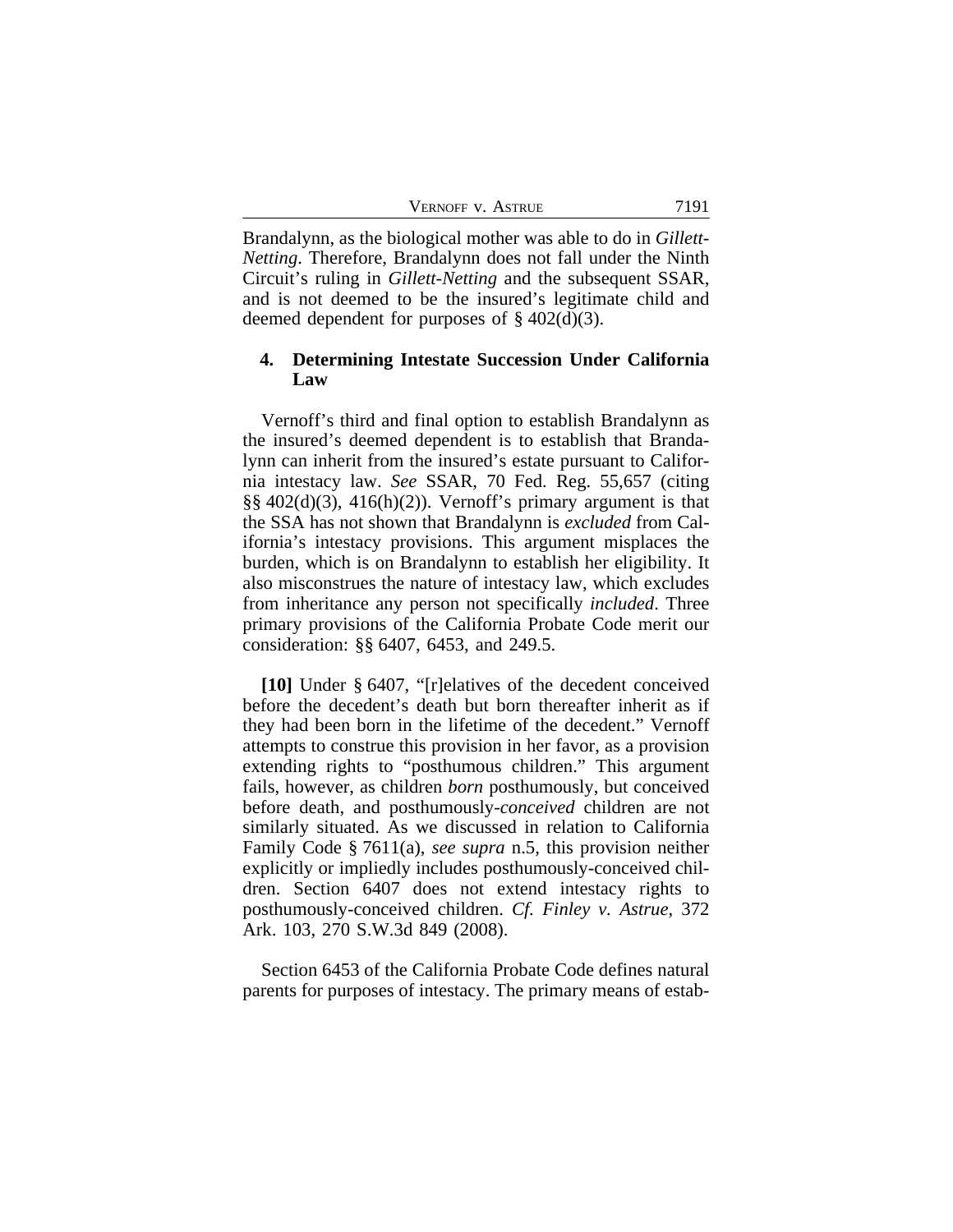lishing a natural parent and child relationship, as in the family code, is through reliance on the unrebutted presumptions outlined in California Family Code § 7611. *See* § 6453(a). Natural parent status can also be established pursuant to an action permitted by § 7630(c), but only if one of three limited conditions also exists. Most relevant to this case is  $\S$  6453(b)(3), which allows a § 7630(c) action to establish paternity if "[i]t was impossible for the father to hold out the child as his own and paternity is established by clear and convincing evidence."

**[11]** Vernoff argues that § 6453(b) is an alternative means of showing that the insured is Brandalynn's natural father. It is unclear, however, if the provision could be used in this situation. Previously, courts have approved the "impossibility" argument only in situations where the alleged father died *after* the child was conceived but before it was born, *see Cheyanna M. v. A.C. Nielson Co.*, 66 Cal. App. 4th 855 (Ct. App. 1998), or where the child's mother or a third party was physically preventing the father from holding the child out as his own, *see In re Jerry P.*, 95 Cal. App. 4th at 809. After 2006, the "impossibility" condition of § 6453(b)(3) likely would not be applied to a posthumous conception situation, as a new condition outlined in § 6453(c) specifically applies when "[a] natural parent and child relationship may be established pursuant to § 249.5 [posthumous conception]." We need not decide if § 6453(b) could be extended to cover Brandalynn's situation, however, because Vernoff misconstrues the import of that section. Even if that section applies and it was impossible for the insured to hold out Brandalynn as his child, Brandalynn still cannot automatically take through the intestacy provisions. Instead, § 6453(b) would only permit a natural parent relationship to be established pursuant to a  $\S$  7630(c) action, and, as we explained above, Vernoff has not established that she would prevail in such action if it were filed (and it has not been).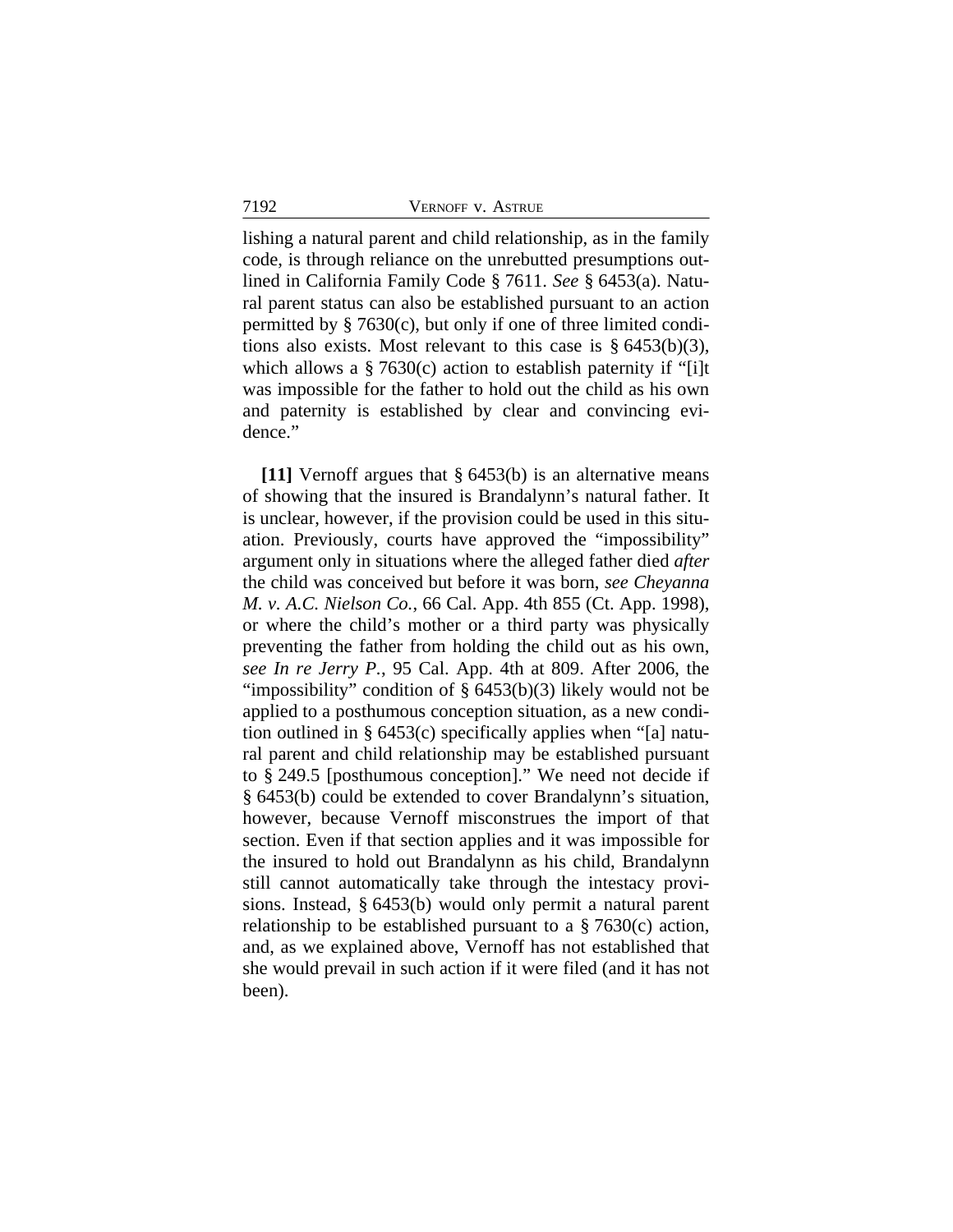| 7193<br>VERNOFF V. ASTRUE |
|---------------------------|
|---------------------------|

**[12]** Finally, California Probate Code § 249.5, though not controlling because it was passed after the insured's death, *see supra* n.6, illustrates California's current legislative intent regarding posthumously-conceived children. Consistent with Massachusetts's determination in *Woodward*, § 249.5**<sup>8</sup>** only provides intestacy rights to posthumously-conceived children where it is guaranteed the decedent consented to the procedure and the conception is timely (promoting the interest in finality of an estate).<sup>9</sup> See Woodward, 435 Mass. at 551-552. Vernoff cannot establish Brandalynn's rights of intestacy through § 249.5 because Brandalynn was conceived nearly three years after the death of the insured and without his consent.

(a) The decedent, in writing, specifies that his or her genetic material shall be used for the posthumous conception of a child of the decedent . . .

(c) The child was in utero using the decedent's genetic material and was in utero within two years of the date of issuance of a certificate of the decedent's death . . . .

**<sup>9</sup>**All other state statutes concerning posthumous conception also support the sound policy determination that the decedent's consent to the conception is essential, but not always sufficient, to establish parentage or intestate eligibility. *See* Ala. Code § 26-17-707; Colo. Rev. Stat. § 19-4-106(8); Del. Code Ann. tit. 13, § 8-707; La. Rev. Stat. Ann. § 9:391.1(A) (child must also be born within three years); N.D. Cent. Code § 14-20-65; Tex. Fam. Code Ann. § 160.707; Utah Code Ann. § 78B-45-707; Va. Code Ann. § 20-158(B) (child must also be born within 10 months, *cf.* § 20- 164); Wash. Rev. Code § 26.26.730; Wyo. Stat. Ann. § 14-2-907; *see also* Unif. Parentage Act § 707 (amended 2002), 9B U.L.A. 53 (Supp. 2006); Restatement (Third) of Prop.: Wills & Other Donative Transfers § 2.5, cmt. *l* (1999).

**<sup>8</sup>**Section 249.5 provides, in relevant part:

For purposes of determining right to property to be distributed upon the death of a decedent, a child of the decedent conceived and born after the death of the decedent shall be deemed to have been born within the lifetime of the decedent . . . if the child or his or her representative proves by clear and convincing evidence that all of the following conditions are satisfied: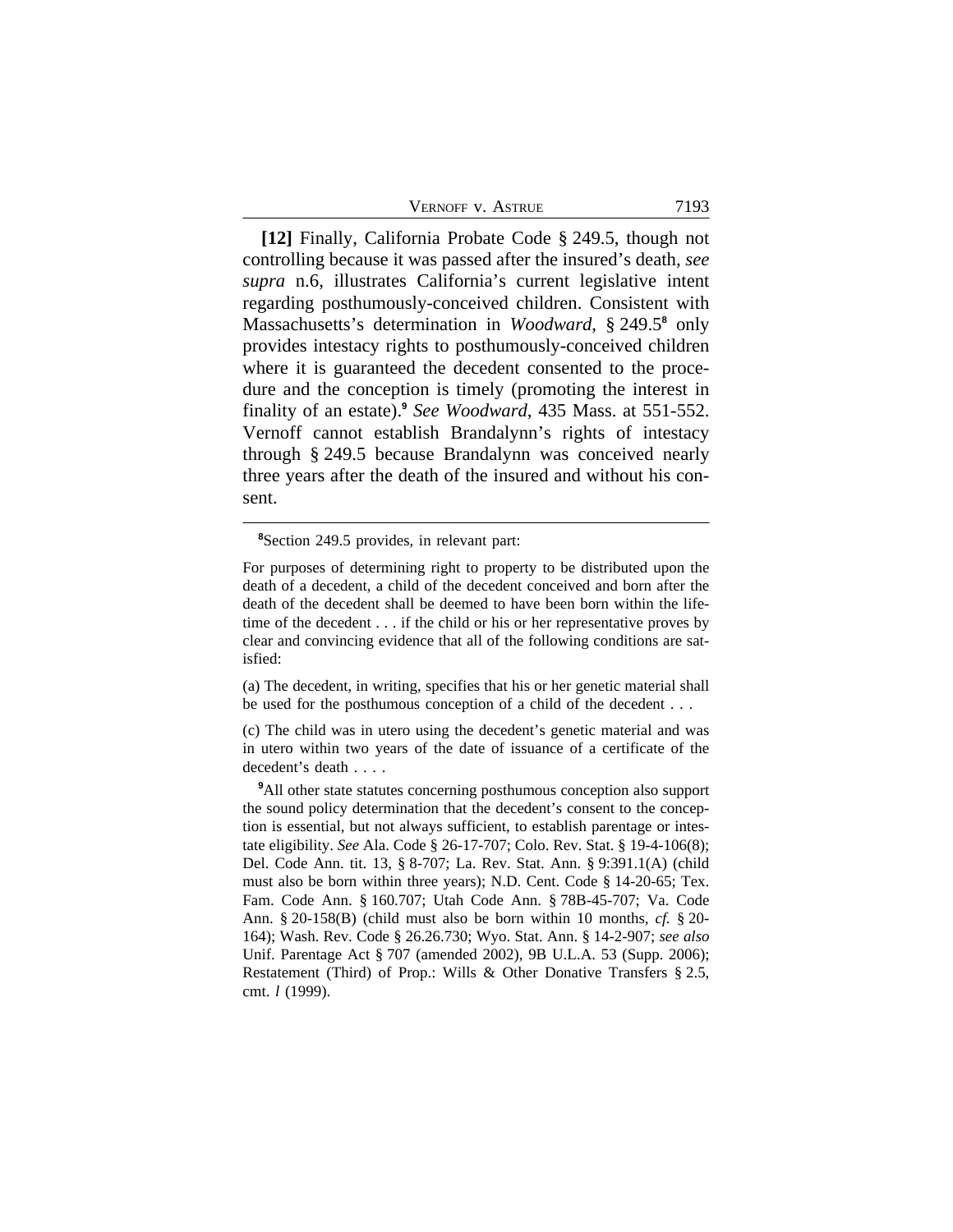None of the Probate Code provisions Vernoff cites establishes that Brandalynn was entitled to inherit under California intestacy laws at the time of the insured's death. Vernoff has also not established that the legislature intended to provide intestacy succession rights to posthumously-conceived children prior to the passage of § 249.5. While we do not generally decipher previous legislative intent based upon subsequent legislation, in this case we do have insight as to how California courts interpreted the intestacy provisions prior to the passage of § 249.5. In *Hecht v. Superior Court*, 16 Cal. App. 4th 836, 859 (Ct. App. 1993), the court awarded a decedent's frozen sperm to his girlfriend, according to the decedent's intent, partially because "it [was] unlikely that the estate would be subject to claims with respect to any such [posthumously-conceived] children." The court went on to cite the Uniform Status of Children of Assisted Conception Act (though not adopted in California), which states that " '[a]n individual who dies before implantation of an embryo, or before a child is conceived other than through sexual intercourse, using the individual's egg or sperm, is not a parent of the resulting child.' " *Id.* 

**[13]** Thus, Vernoff has not established that Brandalynn was entitled to inherit under California intestacy laws at the time of the insured's death, and it is clear, following the passage of § 249.5, that current law would also prevent her from inheriting. Because she cannot meet the requirements of § 416(h)(2) of the Act, Brandalynn is not the insured's deemed legitimate child under California law, and therefore she is not deemed dependent upon him. We affirm the district court's decision to uphold the denial of benefits to Vernoff and Brandalynn.

## **5. Equal Protection Claim**

Vernoff separately argues that the SSA's interpretation and application of child survivor benefits' law, which excludes some posthumously-conceived children, including Branda-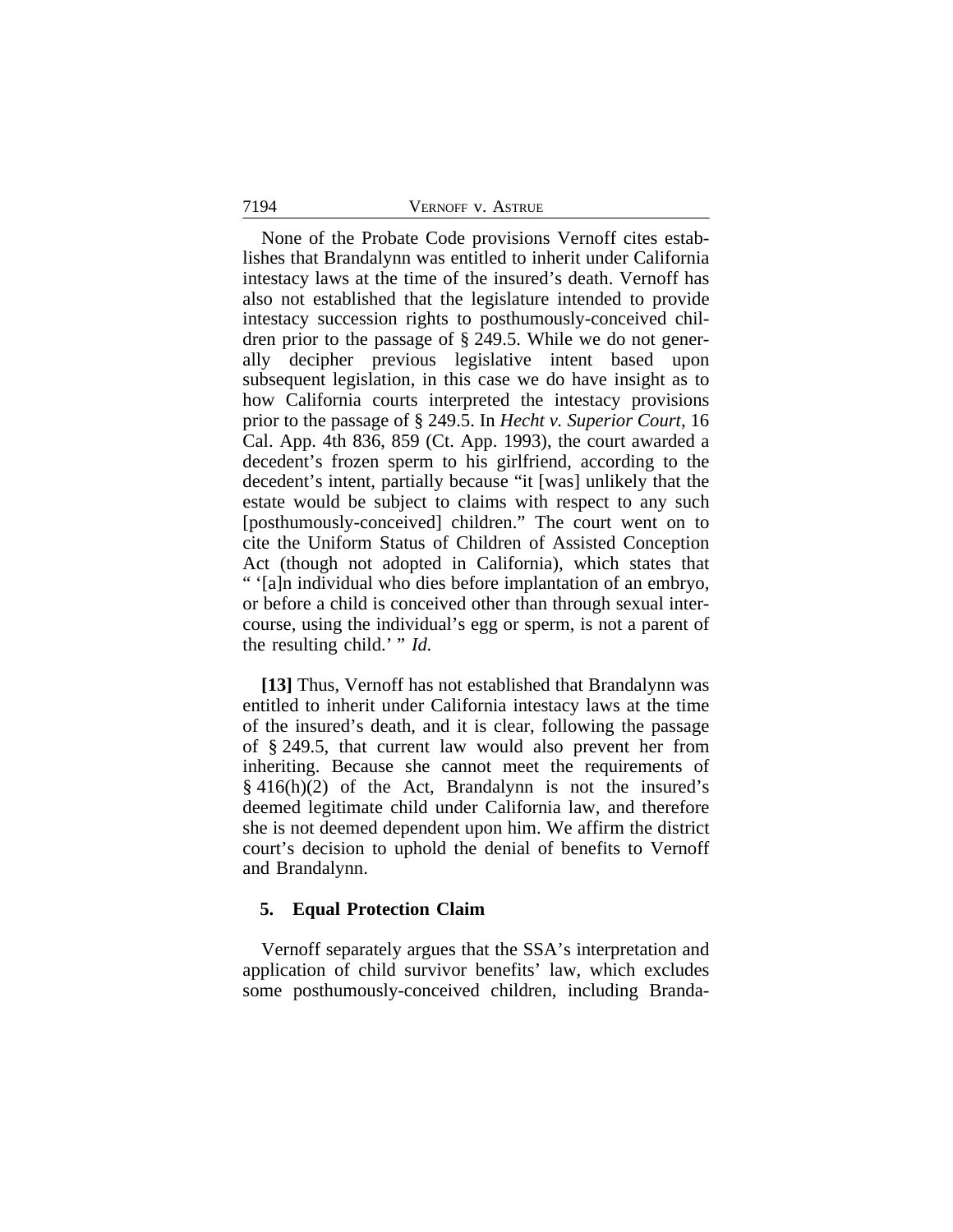| VERNOFF V. ASTRUE | 7195 |
|-------------------|------|
|                   |      |

lynn, violates the Equal Protection Clause of the Fifth Amendment.**<sup>10</sup>** Vernoff's challenge is controlled by the Supreme Court's decision in *Mathews v. Lucas*, 427 U.S. 495 (1976).

**[14]** In *Lucas*, the deemed dependency provisions of § 402(d)(3) were challenged because the SSA's application of those provisions resulted in the extension of benefits only to certain classes of illegitimate children. The Court did not apply heightened scrutiny, but instead upheld the provisions under rational basis review. *Id.* at 509. Rational basis review was appropriate because the provisions did not draw a line between legitimate and illegitimate children, but rather included some illegitimate children while excluding others. *Id.* The Court accepted the SSA's uncontested view of the purpose of the Act, which "was not a general welfare provision for legitimate or otherwise 'approved' children of deceased insureds, but was intended just 'to replace the support lost by a child when his father . . . dies . . . .' " *Id.* at 507 (quoting S. Rep. No. 404, 89th Cong., 1st Sess., 110 (1965)). The Court concluded that "the statutory classifications are permissible . . . because they are reasonably related to the likelihood of dependency at death." *Id.* at 509. Moreover, the dependency presumptions were not impermissibly overinclusive, because they served the reasonable goal of "administrative convenience." *Id.* 

**[15]** Similarly, here the SSA is not excluding all posthumously-conceived children, only those that do not meet the statutory requirements under State law. *See* SSAR, 70 Fed. Reg. 55,657. The presence of California Family Code § 7611(f) and California Probate Code § 249.5, demonstrate that posthumously-conceived children can be deemed legiti-

**<sup>10</sup>**Vernoff also challenges the interpretation of various California state law provisions as violating the Equal Protection Clause of the Fourteenth Amendment. This claim was not raised before the district court and is waived. *See Parks Sch. of Bus., Inc. v. Symington*, 51 F.3d 1480, 1488 n.4 (9th Cir. 1995).